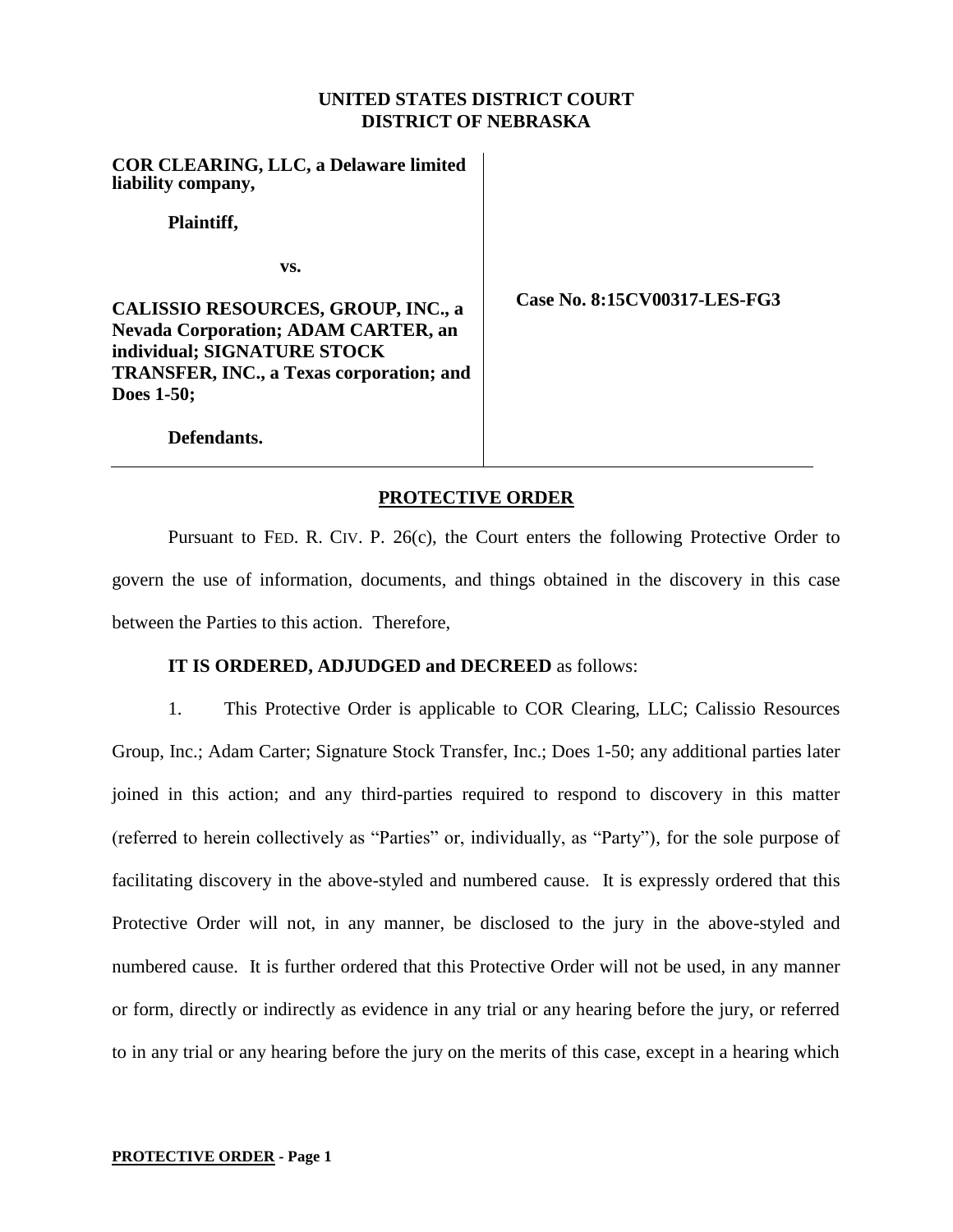involves issues related to discovery in this lawsuit or the enforcement of any provision of this Protective Order, or upon further order of this Court.

2. All "Confidential" or "Highly Confidential" Material, as defined herein, produced or exchanged in the course of this litigation shall be used solely for the purpose of preparation and trial of this litigation and related arbitration/litigation proceedings involving one or more of the Parties, and for no other purpose whatsoever, and shall not be disclosed to any person except in accordance with the terms hereof.

3. **Designation of Information.** A Party may designate any document, or any portion of a document produced; any data or thing produced; any deposition testimony, or interrogatory answer produced, given, or served pursuant to discovery requests in this lawsuit; and any other information furnished or disclosed to any Party or its counsel during discovery or trial (referred to herein as "Material") as "Confidential" or "Highly Confidential" in the manner set forth in this Protective Order. In designating Material as "Confidential" or "Highly Confidential," a Party will make such designation only as to that Material that it in good faith believes contains confidential information pursuant to Paragraphs 4 or 5 below.

4. **"Confidential" Designation.** A Party may designate as "Confidential" any Material that it reasonably and in good faith believes contains or reflects non-public, proprietary, or confidential information in that Party's possession, custody or control that it desires not to be made public.

5. "**Highly Confidential" Designation.** A Party may designate as "Highly Confidential" any Material as to any Receiving Party where the Producing Party reasonably and in good faith believes that the Receiving Party engaged in fraudulent activity which caused harm to the Party and that producing the Material to such Receiving Party could cause harm to the Producing Party.

#### **PROTECTIVE ORDER - Page 2**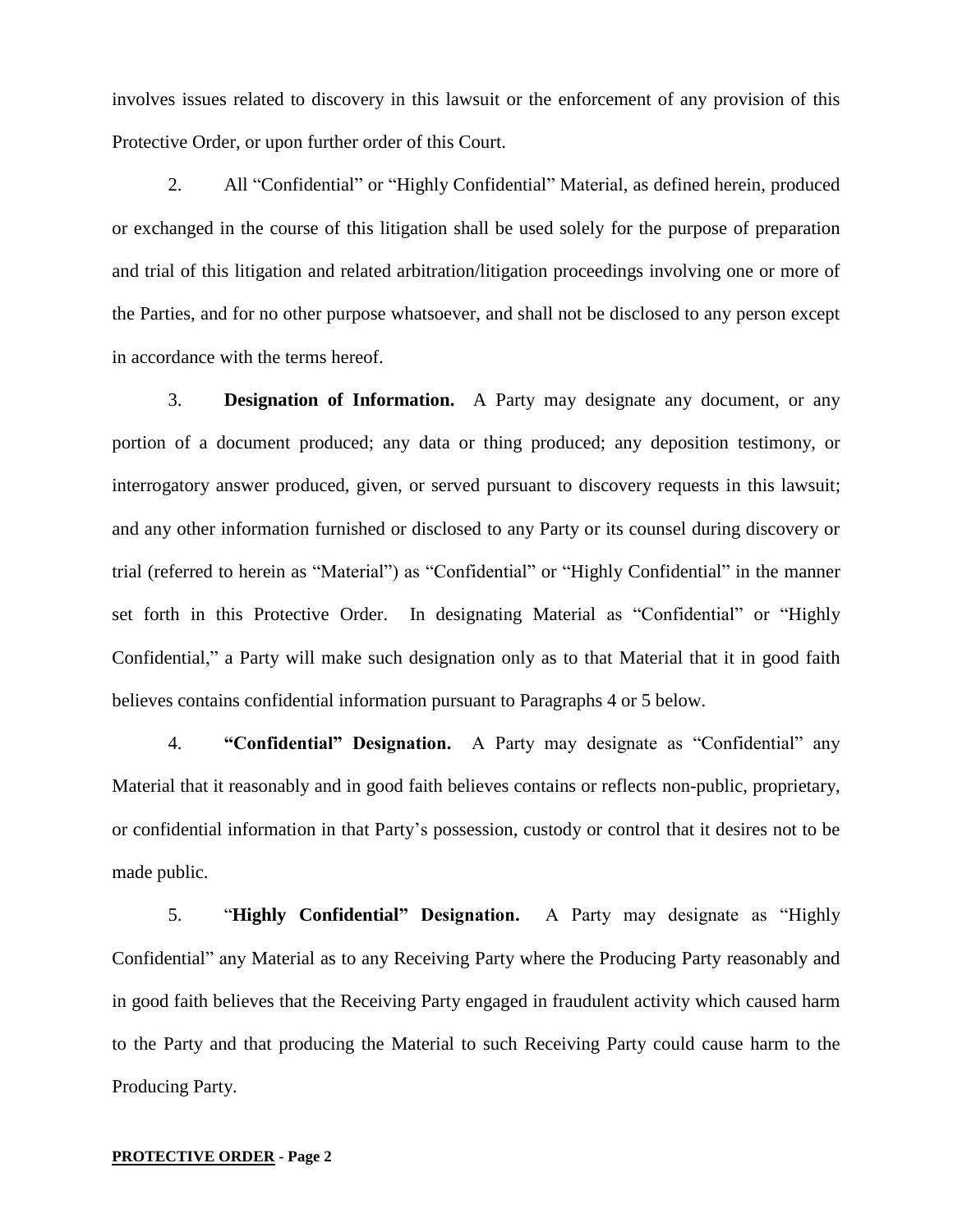6. **Document Production and Exhibits**. Material shall be designated as "Confidential" or "Highly Confidential" by including a legend of "Confidential" or "Highly Confidential" on each page thereof as to which the confidentiality designation is claimed. All copies of Material stamped "Confidential" or "Highly Confidential" shall also be designated "Confidential" or "Highly Confidential." With respect to any Material designated as "Confidential" or "Highly Confidential" that is not produced in hard-copy or paper form (such as diskettes, magnetic media, and other Material not produced in hard-copy or paper form) and that is not susceptible to the imprinting of a stamp signifying its confidential nature, the designating Party shall, to the extent practicable, produce such Material with a cover labeled "Confidential" or "Highly Confidential," and shall inform all counsel in writing of the "Confidential" or "Highly Confidential" designation of such Material at the time such Material is designated.

7. The term "copy" as used herein means any photographic, mechanical, electronic or computerized copy or reproduction of any document or thing, or any verbatim transcript, in whole or in part, of such document or thing.

8. This Protective Order shall not bar any attorney herein in the course of rendering advice to his client with respect to this litigation from conveying to any Party client his evaluation in a general way of "Confidential" or "Highly Confidential" Material.

9. **Treatment of Material Designated as "Confidential" or "Highly Confidential."** "Confidential" or "Highly Confidential" Material and any information contained therein shall not be used or shown, disseminated, copied, or in any way communicated to anyone for any purpose whatsoever, except as provided for below.

10. No Material designated as **"Confidential,"** and any information contained therein, shall be disclosed by any non-designating Party to any person without the prior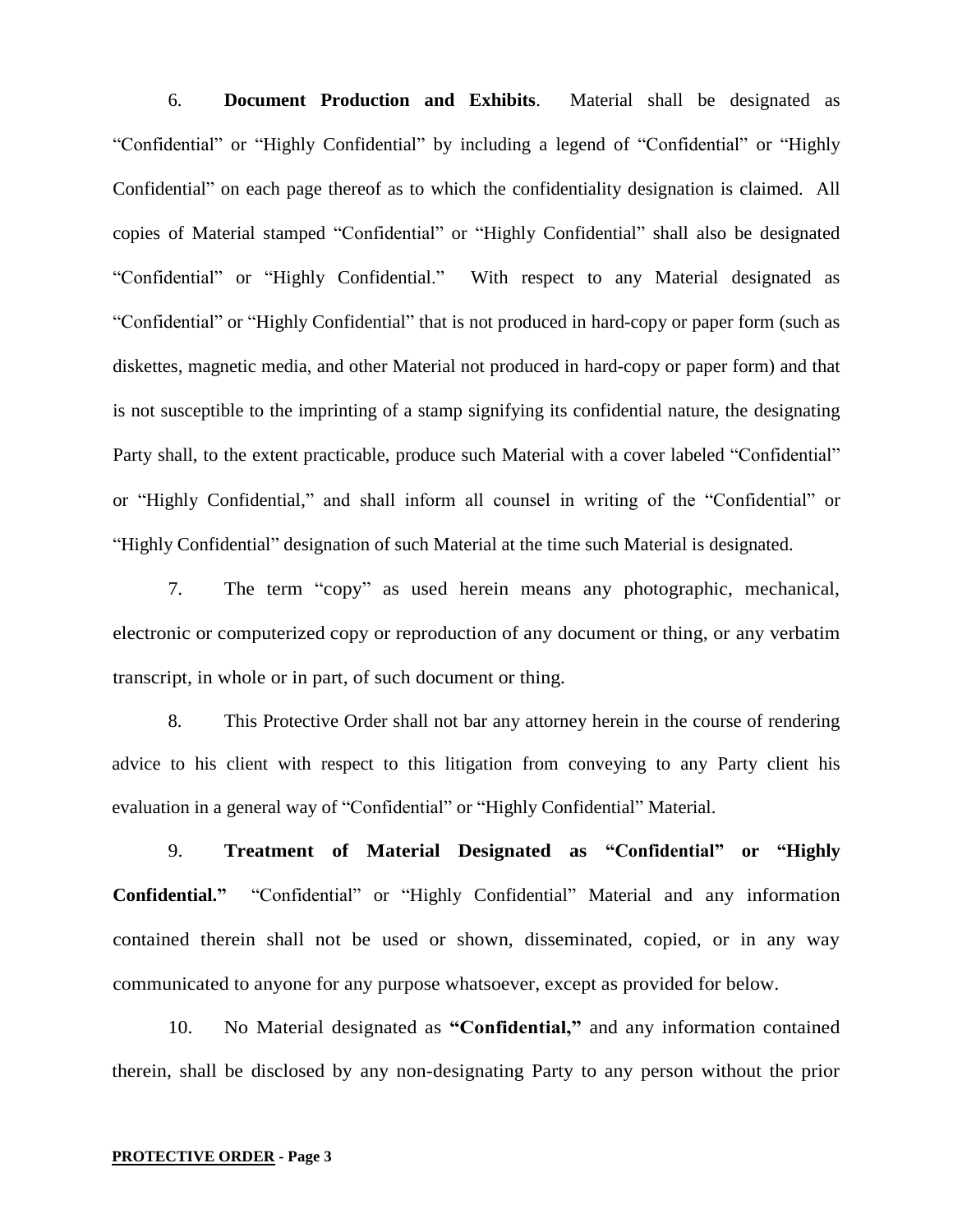written consent of the Party designating it or an order of the Court, except that it may be disclosed to:

- (a) Up to five (5) officers of the Receiving Party to this lawsuit, after such officers has signed a statement in the form attached hereto as Exhibit "A";
- (b) The author or recipient of such information and/or document;
- (c) Attorneys for any Party engaged in this lawsuit and the employees of such attorneys;
- (d) Persons not employees of any Party to this lawsuit who are expressly retained to assist such Party's counsel in the preparation of this lawsuit for trial including, but not limited to, consulting and testifying experts, independent auditors, accountants, statisticians, economists, and other experts, and the employees of such persons ("Outside Experts"), after such Outside Expert has signed and delivered to the counsel who retained such Outside Expert a statement in the form attached hereto as Exhibit "A";
- (e) Independent litigation support services, including but not limited to document reproduction services, computer imaging services, and demonstrative exhibit services;
- (f) The Court, other court officials (including court or deposition reporters and videographers) and the trier of fact;
- (g) Any mediator agreed upon by the Parties and such mediator's employees and staff;
- (h) Qualified court reporters, court interpreters, translators taking testimony in the above-captioned proceeding, and their necessary stenographic, video graphic and clerical personnel thereof; and
- (i) Any other person as to whom the Parties first agree in writing.

No person allowed to view "Confidential" Material shall use any "Confidential" Material for any

purpose except as needed solely in connection with or to assist in the prosecution or defense of

the claims between the Parties and in related arbitration/mediation/litigation proceedings, and

each person shall make best efforts necessary to protect the confidentiality of such Material.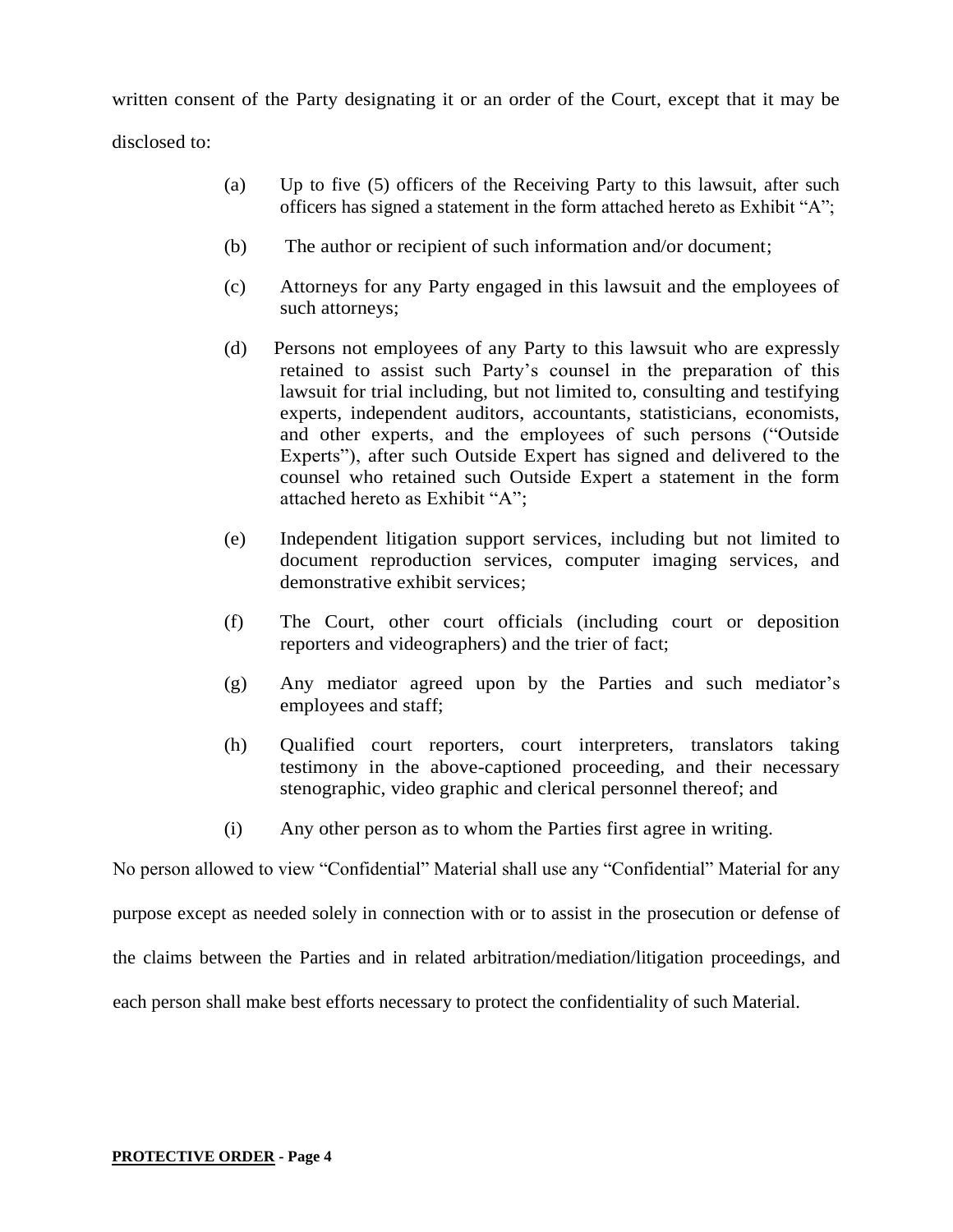# 11. No Material designated as **"Highly Confidential"** and any information contained

therein, shall be given or shown to any person except the following qualified persons

("Qualified Person(s)"):

- (a) Outside attorneys for any Party engaged in this lawsuit and the employees of such outside attorneys;
- (b) In-house attorneys of the Receiving Party;
- (c) Persons not employees of any Party to this lawsuit who are expressly retained to assist a Party's counsel in the preparation of this lawsuit for trial including, but not limited to, consulting and testifying experts, independent auditors, accountants, statisticians, economists, and other experts, and the employees of such persons ("Outside Experts"), after such Outside Expert has signed and delivered to the counsel who retained such Outside Expert a statement in the form attached hereto as Exhibit "A";
- (d) Independent litigation support services, including but not limited to document reproduction services, computer imaging services, and demonstrative exhibit services, after such independent litigation support service, including but not limited to document reproduction services, computer imaging services, or demonstrative exhibit services has signed and delivered to the counsel who retained such service a statement in the form attached hereto as Exhibit "A";
- (e) The Court, other court officials (including court or deposition reporters and videographers) and the trier of fact;
- (f) Any mediator agreed upon by the Parties and such mediator's employees and staff;
- (g) Qualified court reporters, court interpreters, translators taking testimony in the above-captioned proceeding, and their necessary stenographic, video graphic and clerical personnel thereof;
- (h) Any other person as to whom the Parties first agree in writing;
- (i) If this Court so elects, any other person may be designated as a Qualified Person by order of this Court, after notice and hearing to all parties;
- (j) The author or recipient of such information and/or document.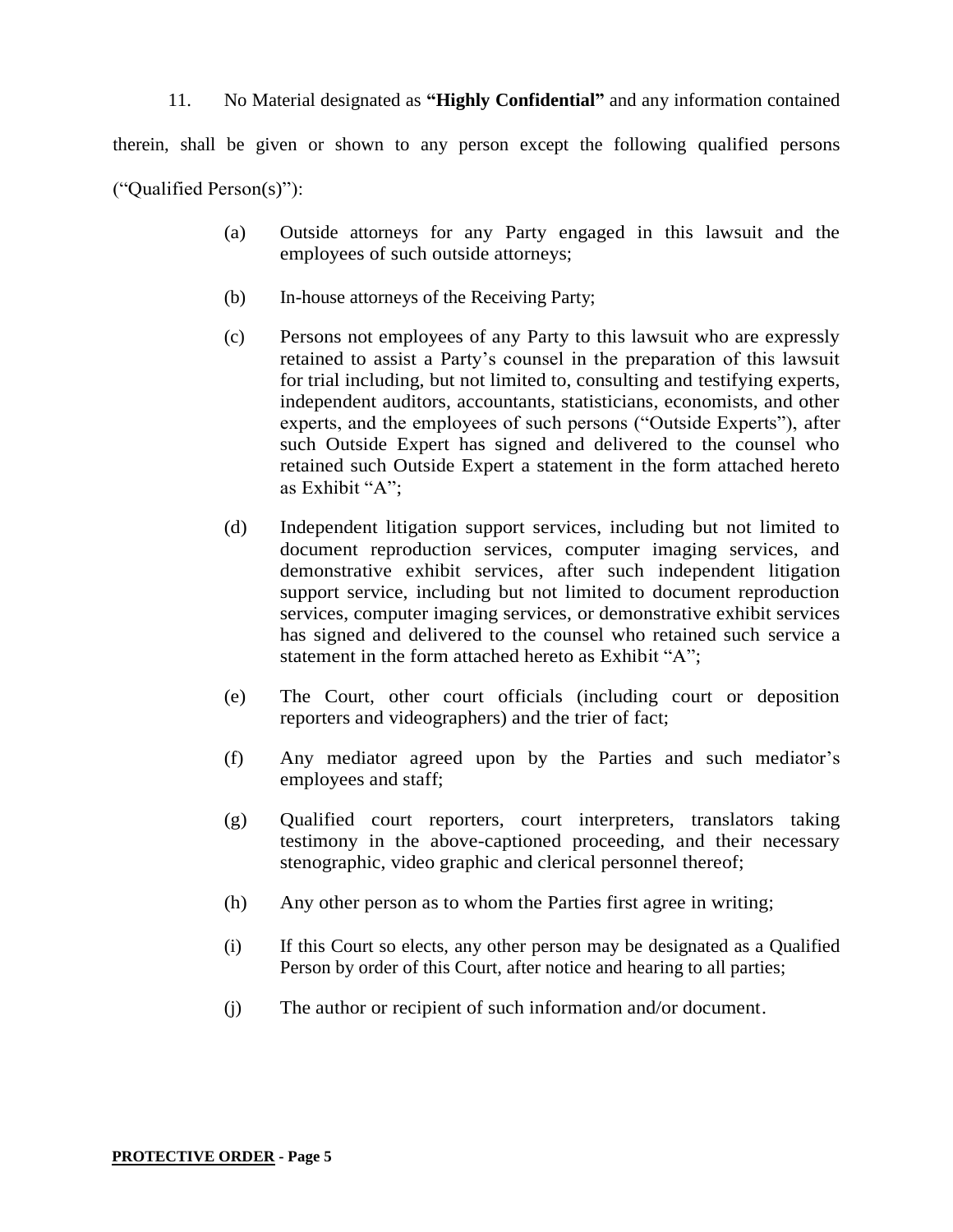#### 12. **Restrictions on Use of "Confidential" or "Highly Confidential" Material.**

Except as agreed by the designating Party or its counsel or as otherwise provided herein, Material designated as "Confidential" or "Highly Confidential":

- a. shall be maintained in confidence by the outside counsel to which it is furnished;
- b. may be disclosed by such outside counsel only to persons entitled to access thereto under Paragraphs 10 and 11 above;
- c. may be used by such outside counsel, and the persons or Qualified Persons to whom it is disclosed pursuant to Paragraphs 10 and 11 above, only for the purposes of this litigation or related mediation or arbitration proceedings and for no other purpose; and
- d. may be photocopied only as reasonably necessary for this litigation.

13. Nothing herein shall prevent disclosure beyond the terms of this Order if the Party designating the Material as "Confidential" or "Highly Confidential" consents in writing to such disclosure, or if the Court, after notice to all affected Parties, orders such disclosure.

14. Nothing in this Protective Order or the preceding Paragraphs shall prevent any Party from using Material designated "Confidential" or "Highly Confidential" in arbitration/litigation proceedings related to and arising out of the same facts as this Action, *provided that* a confidentiality agreement or protective order with terms substantially similar to the terms of this Protective Order has been entered in such proceedings, *and further provided that* any Material used or produced in such related proceedings pursuant to this paragraph must be designated with the same confidentiality designation in those proceedings as that with which the particular Material was designated in this Action.

15. At any time after the designation of Material pursuant to the terms of this Protective Order, any Party may challenge the designation of all or any portion thereof by providing written notice to all Parties. If the Parties are unable to agree as to whether the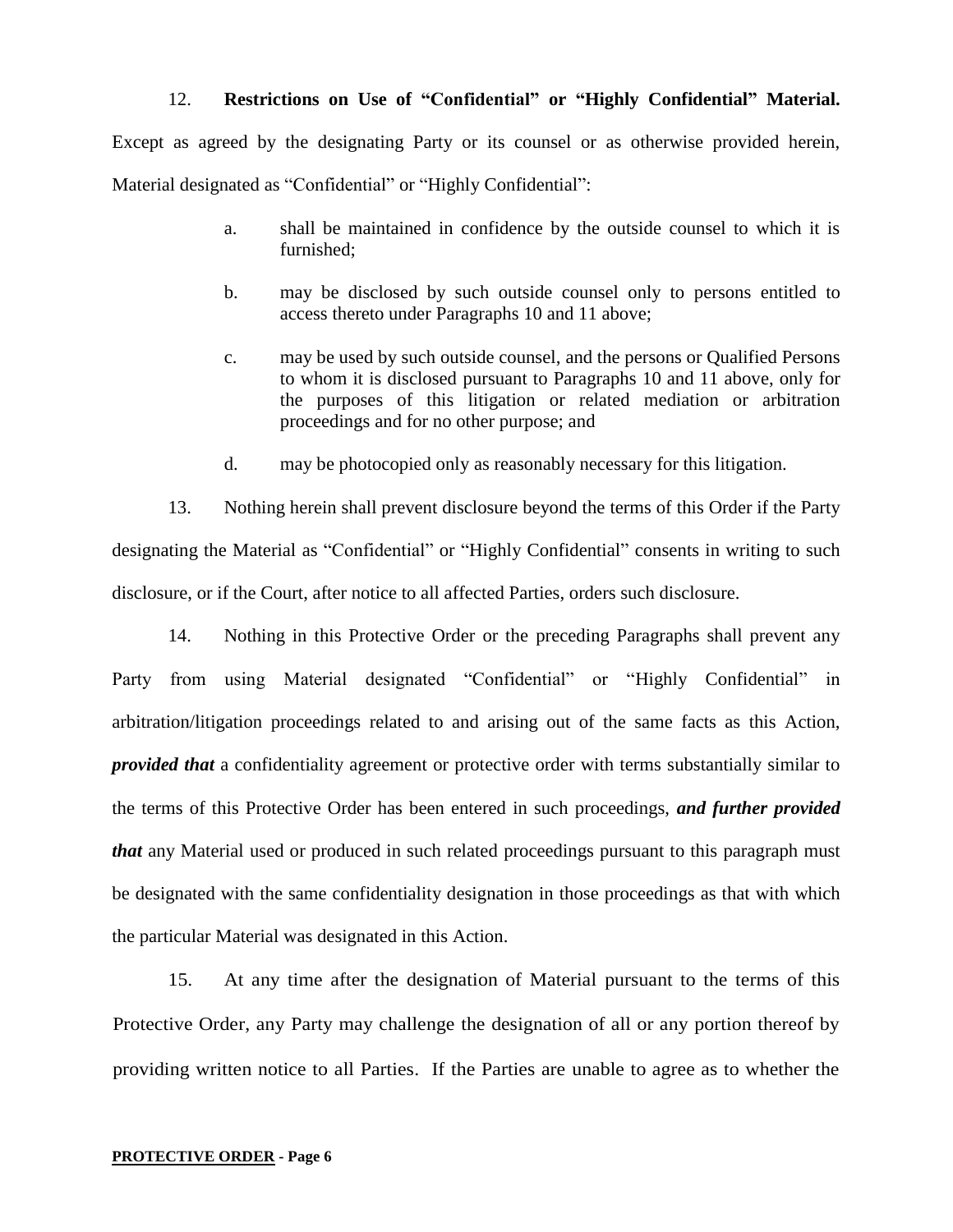designation of Material is appropriate, the Party challenging the designation may certify to the Court that the Parties cannot reach an agreement as to the "Confidential" or "Highly-Confidential" designation of the Material. Thereafter, the Party making the designation and seeking its protection shall have ten (10) business days from the date of certification to file a motion for protective order with regard to any Material in dispute. The Party seeking protection shall have the burden of establishing that the disputed Materials are entitled to the asserted designation. Further, in determining whether a "Highly-Confidential" designation shall be upheld, the need of the Party seeking the Material to share such Material with persons not otherwise permitted to access "Highly-Confidential" Material pursuant to this Protective Order (in light of the nature of the material and its relevance to this Action) shall be weighed against the potential injury resulting from the broader disclosure of the Material that would be permitted by the lesser designation of "Confidential." If the Party seeking protection does not timely file a motion for protective order, then the Materials in dispute shall no longer be subject to confidential treatment as provided in Paragraphs 9-12 of this Protective Order.

16. **Third-Party Designation of Material as "Confidential" or "Highly Confidential."** Any third-party may designate Material as "Confidential" or "Highly Confidential" pursuant to the terms of this Protective Order only if: (1) the designating thirdparty is required to produce the Material to any Party in this lawsuit in response to a discovery request or subpoena; or (2) the designating third-party has a legal right and interest in information disclosed in Material produced by any Party in this lawsuit. If a third-party desires to designate Material as "Confidential" or "Highly Confidential" pursuant to this paragraph, that third-party shall serve on all Parties to this lawsuit a letter identifying the specific documents to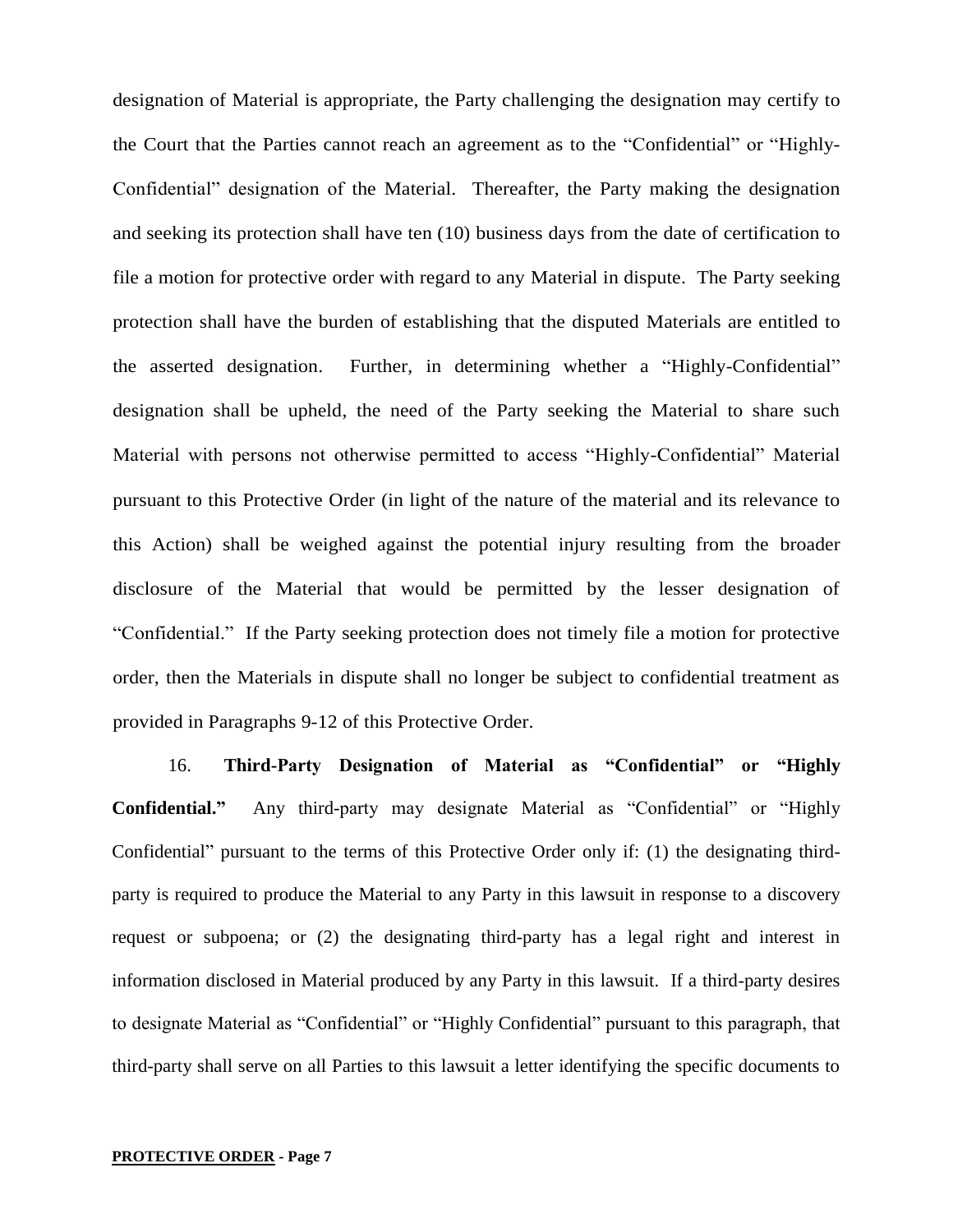be designated (identifying those documents either by Bates number or by document title) and setting forth the designation to be applied to each document so identified.

17. **Third-Party Material.** To the extent that Material is designated by third parties as "Confidential" pursuant to Paragraph 16 above, such documents shall be treated as "Confidential" in accordance with the terms of this Protective Order and any deposition testimony concerning the contents of such documents shall likewise be treated as "Confidential" in accordance with the terms of this Protective Order unless the Party producing the document designates it as "Highly Confidential," in which case the document, its contents, and any deposition testimony concerning the document or its contents shall be treated as "Highly Confidential" under this Protective Order.

18. After termination of this litigation, the provisions of this Protective Order shall continue to be binding, except with respect to those documents and information that become a matter of public record. This Court retains and shall have continuing jurisdiction over the Parties and recipients of the "Confidential" or "Highly Confidential" Material for enforcement of the provisions of this Protective Order following termination of this litigation.

19. Any Party desiring to file with the Court in this matter, or to have entered into the Court's record of this matter, Material designated "Confidential" or "Highly Confidential" is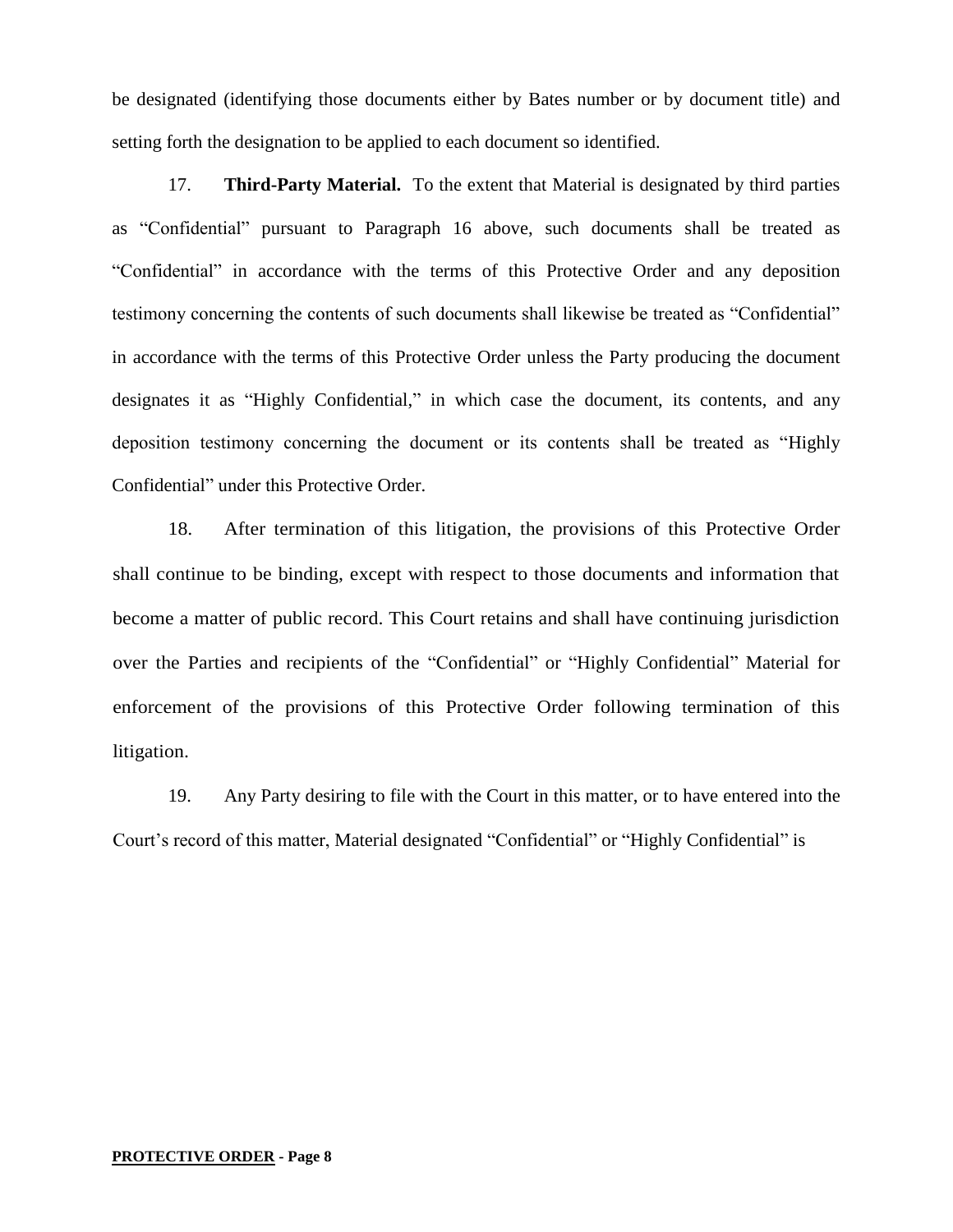hereby granted leave to file such Material under seal pursuant to Local Civil Rule 7.5, subject to any limitations imposed on the filing of such Material by any other applicable state or federal law.

# **SO ORDERED this 13th day of January, 2016.**

/s/ Lyle E. Strom

\_\_\_\_\_\_\_\_\_\_\_\_\_\_\_\_\_\_\_\_\_\_\_\_\_\_\_\_\_ LYLE E. STROM, Senior Judge United States District Court